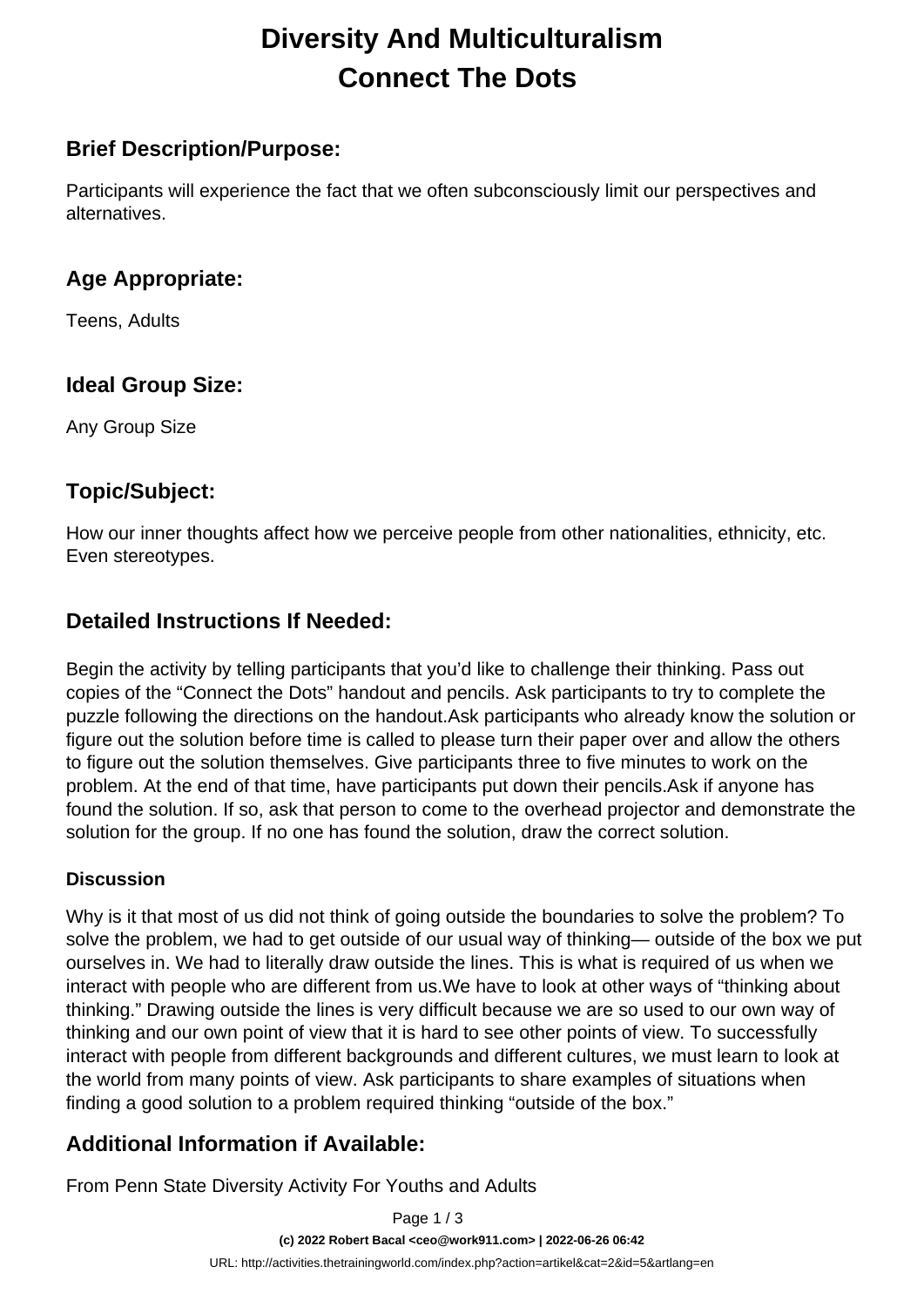## **Diversity And Multiculturalism**

#### **Handout**



#### **Directions:**

Connect all of the dots with four straight lines. Do not lift your pencil off the paper. Do not retrace any line. Lines may cross if necessary.

#### **Solution**